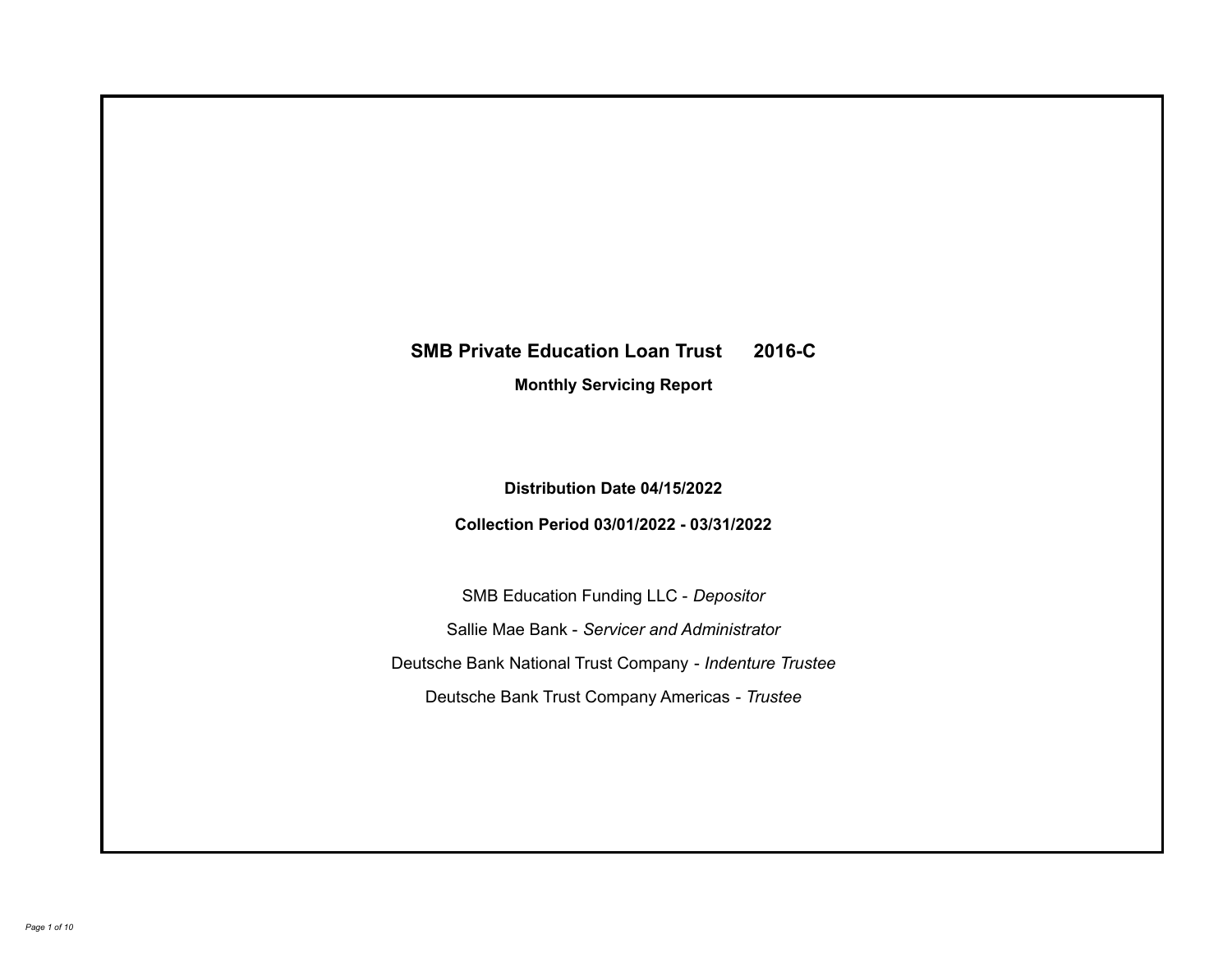A

| А | <b>Student Loan Portfolio Characteristics</b>                  |                   | <b>Settlement Date</b><br>10/12/2016 | 02/28/2022                       | 03/31/2022                       |
|---|----------------------------------------------------------------|-------------------|--------------------------------------|----------------------------------|----------------------------------|
|   | <b>Principal Balance</b><br>Interest to be Capitalized Balance |                   | \$695,789,571.77<br>44,552,744.60    | \$262,047,160.74<br>7,731,462.56 | \$256,124,908.19<br>6,749,540.51 |
|   | Pool Balance                                                   |                   | \$740,342,316.37                     | \$269,778,623.30                 | \$262,874,448.70                 |
|   | Weighted Average Coupon (WAC)                                  |                   | 8.30%                                | 7.89%                            | 8.10%                            |
|   | Weighted Average Remaining Term                                |                   | 131.32                               | 124.12                           | 123.57                           |
|   | Number of Loans                                                |                   | 63,478                               | 24,394                           | 23,839                           |
|   | Number of Borrowers                                            |                   | 60,942                               | 23,339                           | 22,808                           |
|   | Pool Factor                                                    |                   |                                      | 0.364397141                      | 0.355071489                      |
|   | Since Issued Total Constant Prepayment Rate (1)                |                   |                                      | 10.25%                           | 10.31%                           |
|   |                                                                |                   |                                      |                                  |                                  |
| B | <b>Debt Securities</b>                                         | <b>Cusip/Isin</b> | 03/15/2022                           |                                  | 04/15/2022                       |
|   | A <sub>2</sub> A                                               | 78449KAB6         | \$82,910,904.20                      |                                  | \$78,753,748.67                  |
|   | A2B                                                            | 78449KAC4         | \$54,786,941.10                      |                                  | \$52,039,922.03                  |
|   |                                                                |                   |                                      |                                  |                                  |

| $\sim$<br>U | <b>Certificates</b> | Cusip/Isin | 03/15/2022   | 04/15/2022   |
|-------------|---------------------|------------|--------------|--------------|
|             | Residual            | 78449K100  | \$100,000.00 | \$100,000.00 |

B 78449KAD2 78449KAD2 78449KAD2 50,000,000 \$50,000,000 \$50,000,000.00 \$50,000,000 \$50,000,000 \$50,000,000.00

| $\overline{\phantom{a}}$<br>ັ | <b>Account Balances</b> | 03/15/2022     | 04/15/2022   |
|-------------------------------|-------------------------|----------------|--------------|
|                               | Reserve Account Balance | \$1,865,473.00 | 1,865,473.00 |

| <b>Asset / Liability</b>               | 03/15/2022      | 04/15/2022      |
|----------------------------------------|-----------------|-----------------|
| Overcollateralization Percentage       | 30.43%          | 31.22%          |
| Specified Overcollateralization Amount | \$82,080,778.00 | \$82,080,778.00 |
| Actual Overcollateralization Amount    | \$82,080,778.00 | \$82,080,778.00 |

(1) For additional information, see 'Since Issued CPR Methodology' found in section VIII of this report .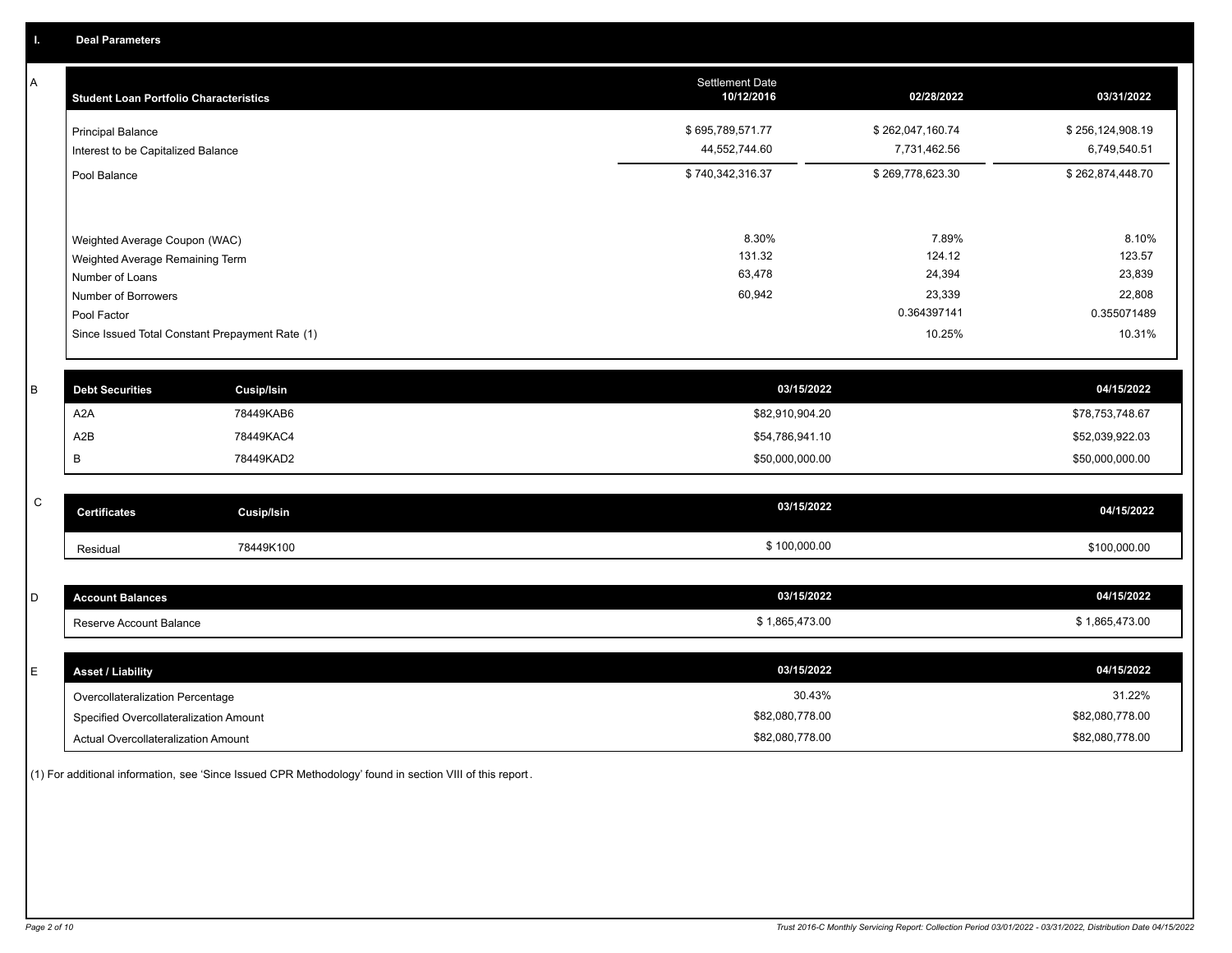## **II. 2016-C Trust Activity 03/01/2022 through 03/31/2022**

| A | <b>Student Loan Principal Receipts</b> |                |
|---|----------------------------------------|----------------|
|   | <b>Borrower Principal</b>              | 6,372,867.17   |
|   | Seller Principal Reimbursement         | (1,255.85)     |
|   | Servicer Principal Reimbursement       | 0.00           |
|   | <b>Other Principal Deposits</b>        | 70.654.82      |
|   | <b>Total Principal Receipts</b>        | \$6,442,266.14 |

#### B **Student Loan Interest Receipts**

| <b>Total Interest Receipts</b>  | \$1,457,739.40 |
|---------------------------------|----------------|
| <b>Other Interest Deposits</b>  | 1.455.37       |
| Servicer Interest Reimbursement | 0.00           |
| Seller Interest Reimbursement   | (281.99)       |
| Borrower Interest               | 1,456,566.02   |

| С       | <b>Recoveries on Realized Losses</b>                             | \$116,491.63   |
|---------|------------------------------------------------------------------|----------------|
| D       | <b>Investment Income</b>                                         | \$850.52       |
| Е.      | <b>Funds Borrowed from Next Collection Period</b>                | \$0.00         |
| F.      | <b>Funds Repaid from Prior Collection Period</b>                 | \$0.00         |
| G       | Loan Sale or Purchase Proceeds                                   | \$0.00         |
| H       | <b>Initial Deposits to Distribution Account</b>                  | \$0.00         |
|         | <b>Excess Transferred from Other Accounts</b>                    | \$0.00         |
| J       | <b>Borrower Benefit Reimbursements</b>                           | \$0.00         |
| K       | <b>Other Deposits</b>                                            | \$0.00         |
| ┗       | <b>Other Fees Collected</b>                                      | \$0.00         |
| М       | <b>AVAILABLE FUNDS</b>                                           | \$8,017,347.69 |
| N       | Non-Cash Principal Activity During Collection Period             | \$520,013.59   |
| $\circ$ | Aggregate Purchased Amounts by the Depositor, Servicer or Seller | \$72,110.19    |
| P       | Aggregate Loan Substitutions                                     | \$0.00         |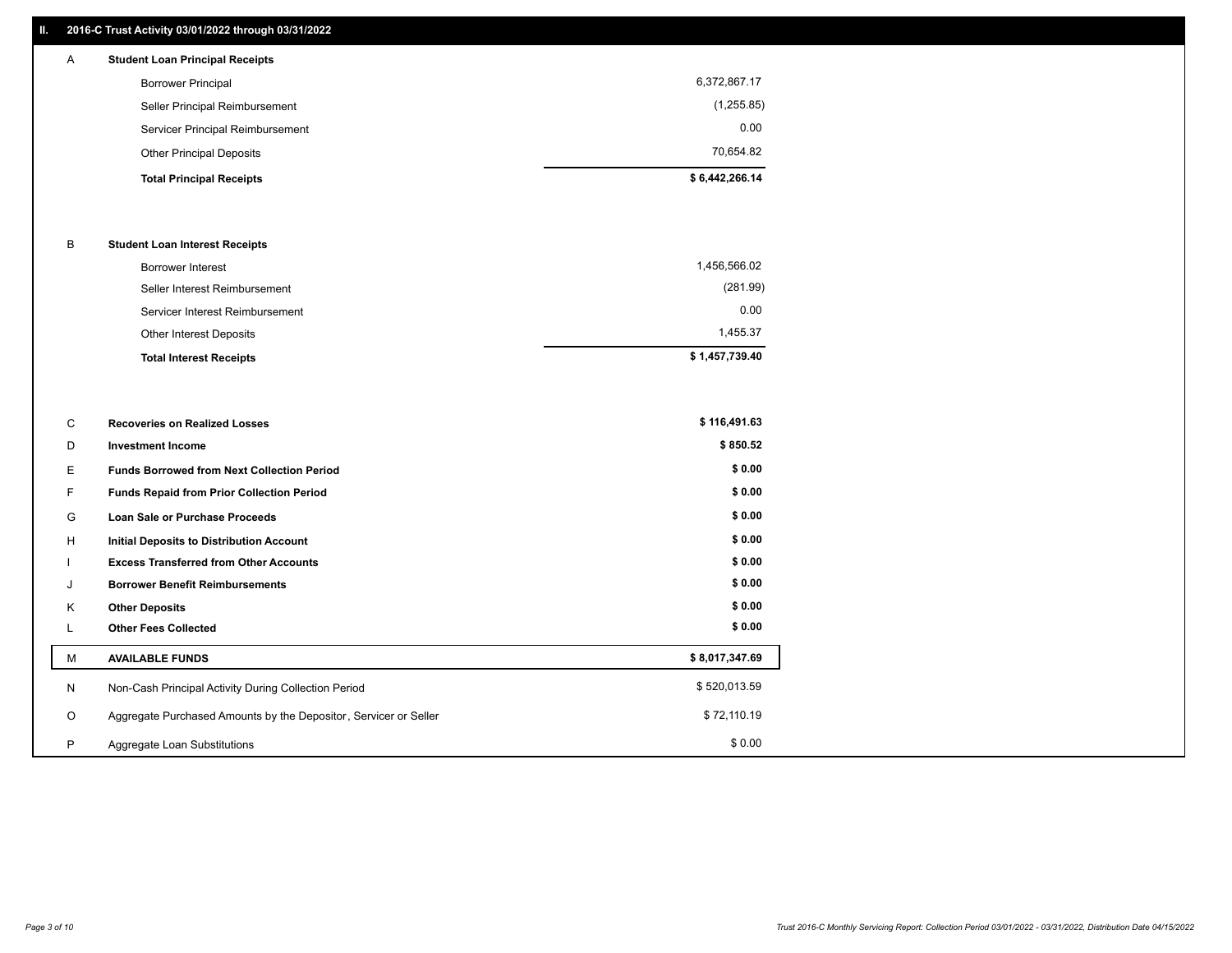|                   |                       |                          |         |                                                           | <b>Loans by Repayment Status</b> |                            |                          |         |                                                           |                |                            |
|-------------------|-----------------------|--------------------------|---------|-----------------------------------------------------------|----------------------------------|----------------------------|--------------------------|---------|-----------------------------------------------------------|----------------|----------------------------|
|                   |                       |                          |         | 03/31/2022                                                |                                  |                            |                          |         | 02/28/2022                                                |                |                            |
|                   |                       | <b>Wtd Avg</b><br>Coupon | # Loans | Principal and<br><b>Interest Accrued</b><br>to Capitalize | % of Principal                   | % of Loans in<br>Repay (1) | <b>Wtd Avg</b><br>Coupon | # Loans | Principal and<br><b>Interest Accrued</b><br>to Capitalize | % of Principal | % of Loans in<br>Repay (1) |
| INTERIM:          | IN SCHOOL             | 9.09%                    | 295     | \$4,930,083.72                                            | 1.875%                           | $-$ %                      | 8.94%                    | 304     | \$5,176,883.09                                            | 1.919%         | $-$ %                      |
|                   | GRACE                 | 9.08%                    | 99      | \$1,921,277.88                                            | 0.731%                           | $-$ %                      | 8.88%                    | 108     | \$1,950,252.00                                            | 0.723%         | $-$ %                      |
|                   | <b>DEFERMENT</b>      | 8.88%                    | 1,366   | \$18,670,532.67                                           | 7.102%                           | $-$ %                      | 8.71%                    | 1,667   | \$23,500,640.28                                           | 8.711%         | $-$ %                      |
| <b>REPAYMENT:</b> | <b>CURRENT</b>        | 7.97%                    | 20,913  | \$220,499,197.21                                          | 83.880%                          | 92.899%                    | 7.75%                    | 21,133  | \$222,451,471.08                                          | 82.457%        | 93.017%                    |
|                   | 30-59 DAYS DELINQUENT | 8.69%                    | 401     | \$5,583,440.88                                            | 2.124%                           | 2.352%                     | 8.57%                    | 462     | \$6,418,767.88                                            | 2.379%         | 2.684%                     |
|                   | 60-89 DAYS DELINQUENT | 8.54%                    | 250     | \$3,853,033.86                                            | 1.466%                           | 1.623%                     | 8.04%                    | 271     | \$3,855,378.78                                            | 1.429%         | 1.612%                     |
|                   | 90+ DAYS DELINQUENT   | 8.58%                    | 211     | \$3,350,240.47                                            | 1.274%                           | 1.412%                     | 8.31%                    | 181     | \$2,924,242.53                                            | 1.084%         | 1.223%                     |
|                   | FORBEARANCE           | 7.88%                    | 304     | \$4,066,642.01                                            | 1.547%                           | 1.713%                     | 7.61%                    | 268     | \$3,500,987.66                                            | 1.298%         | 1.464%                     |
| <b>TOTAL</b>      |                       |                          | 23,839  | \$262,874,448.70                                          | 100.00%                          | 100.00%                    |                          | 24,394  | \$269,778,623.30                                          | 100.00%        | 100.00%                    |

Percentages may not total 100% due to rounding \*

1 Loans classified in "Repayment" include any loan for which interim interest only, \$25 fixed payments or full principal and interest payments are due.

|                              |                                                                                                                                                                              |                          |         |                                                           | <b>Loans by Borrower Status</b> |                                |                          |            |                                                                  |                |                                |
|------------------------------|------------------------------------------------------------------------------------------------------------------------------------------------------------------------------|--------------------------|---------|-----------------------------------------------------------|---------------------------------|--------------------------------|--------------------------|------------|------------------------------------------------------------------|----------------|--------------------------------|
|                              |                                                                                                                                                                              |                          |         | 03/31/2022                                                |                                 |                                |                          | 02/28/2022 |                                                                  |                |                                |
|                              |                                                                                                                                                                              | <b>Wtd Avg</b><br>Coupon | # Loans | Principal and<br><b>Interest Accrued</b><br>to Capitalize | % of Principal                  | % of Loans in<br>P&I Repay (2) | <b>Wtd Avg</b><br>Coupon | # Loans    | <b>Principal and</b><br><b>Interest Accrued</b><br>to Capitalize | % of Principal | % of Loans in<br>P&I Repay (2) |
| <b>INTERIM:</b>              | IN SCHOOL                                                                                                                                                                    | 8.73%                    | 577     | \$9,684,940.93                                            | 3.684%                          | $-$ %                          | 8.58%                    | 590        | \$10,059,967.55                                                  | 3.729%         | $-$ %                          |
|                              | <b>GRACE</b>                                                                                                                                                                 | 8.85%                    | 171     | \$3,053,098.34                                            | 1.161%                          | $-$ %                          | 8.62%                    | 195        | \$3,297,926.03                                                   | 1.222%         | $-$ %                          |
|                              | <b>DEFERMENT</b>                                                                                                                                                             | 8.52%                    | 2,413   | \$32,665,358.26                                           | 12.426%                         | $-$ %                          | 8.35%                    | 3,021      | \$41,022,997.96                                                  | 15.206%        | $-$ %                          |
| P&I REPAYMENT:               | <b>CURRENT</b>                                                                                                                                                               | 7.96%                    | 19,527  | \$200,801,793.26                                          | 76.387%                         | 92.335%                        | 7.73%                    | 19,422     | \$199,011,253.90                                                 | 73.768%        | 92.392%                        |
|                              | 30-59 DAYS DELINQUENT                                                                                                                                                        | 8.73%                    | 389     | \$5,430,673.79                                            | 2.066%                          | 2.497%                         | 8.58%                    | 455        | \$6,294,191.28                                                   | 2.333%         | 2.922%                         |
|                              | 60-89 DAYS DELINQUENT                                                                                                                                                        | 8.54%                    | 248     | \$3,836,319.30                                            | 1.459%                          | 1.764%                         | 7.98%                    | 267        | \$3,753,136.57                                                   | 1.391%         | 1.742%                         |
|                              | 90+ DAYS DELINQUENT                                                                                                                                                          | 8.58%                    | 210     | \$3,335,622.81                                            | 1.269%                          | 1.534%                         | 8.39%                    | 176        | \$2,838,162.35                                                   | 1.052%         | 1.318%                         |
|                              | FORBEARANCE                                                                                                                                                                  | 7.88%                    | 304     | \$4,066,642.01                                            | 1.547%                          | 1.870%                         | 7.61%                    | 268        | \$3,500,987.66                                                   | 1.298%         | 1.625%                         |
| <b>TOTAL</b><br>$\star$<br>2 | Percentages may not total 100% due to rounding<br>Loans classified in "P&I Repayment" includes only those loans for which scheduled principal and interest payments are due. |                          | 23,839  | \$262,874,448.70                                          | 100.00%                         | 100.00%                        |                          | 24,394     | \$269,778,623.30                                                 | 100.00%        | 100.00%                        |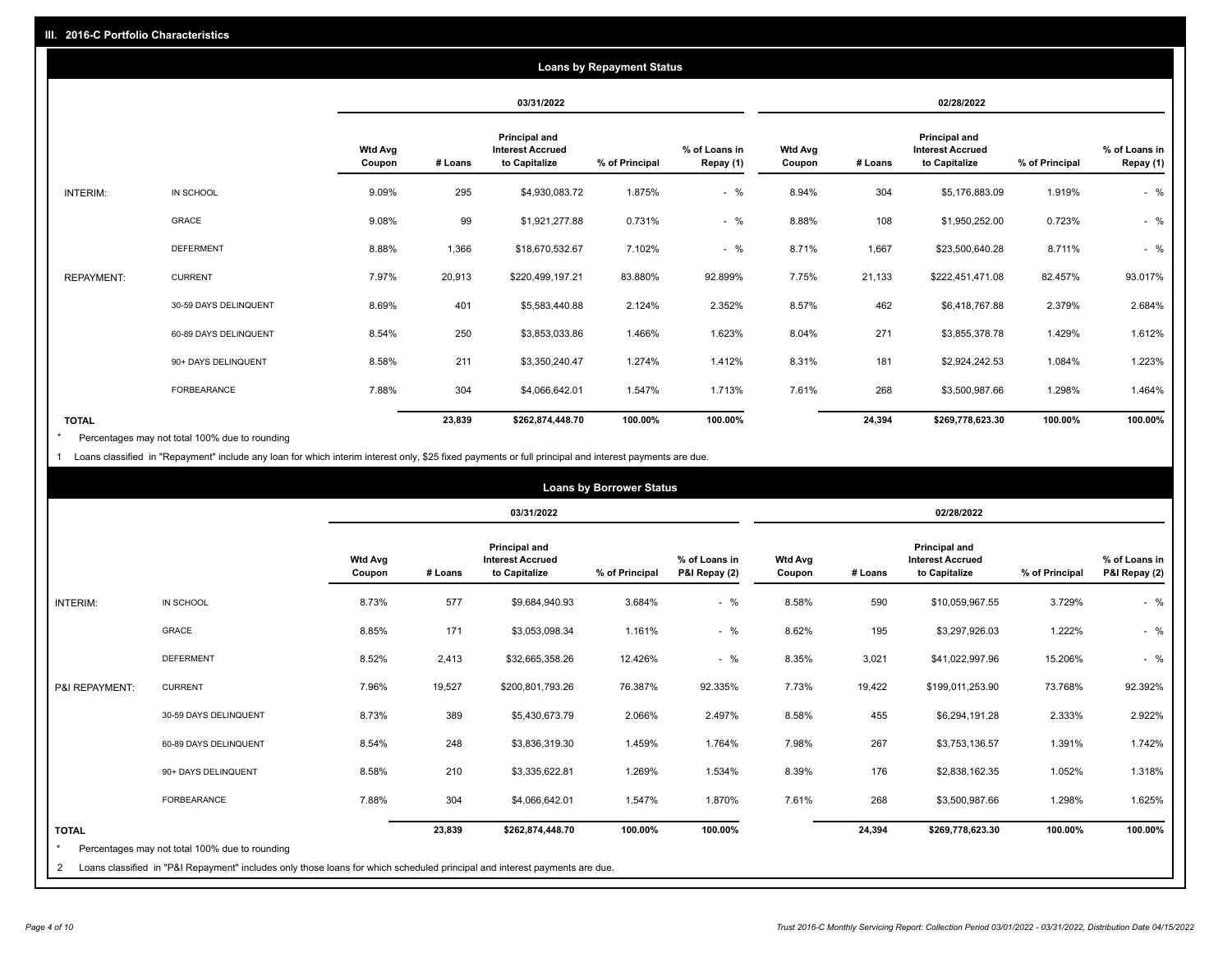|                                                                                                  | 3/31/2022        | 2/28/2022        |
|--------------------------------------------------------------------------------------------------|------------------|------------------|
| Pool Balance                                                                                     | \$262,874,448.70 | \$269,778,623.30 |
| Total # Loans                                                                                    | 23,839           | 24,394           |
| Total # Borrowers                                                                                | 22,808           | 23,339           |
| Weighted Average Coupon                                                                          | 8.10%            | 7.89%            |
| Weighted Average Remaining Term                                                                  | 123.57           | 124.12           |
| Percent of Pool - Cosigned                                                                       | 93.2%            | 93.2%            |
| Percent of Pool - Non Cosigned                                                                   | 6.8%             | 6.8%             |
| Borrower Interest Accrued for Period                                                             | \$1,742,500.76   | \$1,582,586.43   |
| Outstanding Borrower Interest Accrued                                                            | \$9,428,492.89   | \$10,254,167.06  |
| Gross Principal Realized Loss - Periodic *                                                       | \$530,319.00     | \$927,604.62     |
| Gross Principal Realized Loss - Cumulative *                                                     | \$32,269,366.12  | \$31,739,047.12  |
| Recoveries on Realized Losses - Periodic                                                         | \$116,491.63     | \$54,180.68      |
| Recoveries on Realized Losses - Cumulative                                                       | \$5,107,681.53   | \$4,991,189.90   |
| Net Losses - Periodic                                                                            | \$413,827.37     | \$873,423.94     |
| Net Losses - Cumulative                                                                          | \$27,161,684.59  | \$26,747,857.22  |
| Non-Cash Principal Activity - Capitalized Interest                                               | \$1,080,350.75   | \$354,299.05     |
| Since Issued Total Constant Prepayment Rate (CPR) (1)                                            | 10.31%           | 10.25%           |
| <b>Loan Substitutions</b>                                                                        | \$0.00           | \$0.00           |
| <b>Cumulative Loan Substitutions</b>                                                             | \$0.00           | \$0.00           |
| <b>Unpaid Servicing Fees</b>                                                                     | \$0.00           | \$0.00           |
| <b>Unpaid Administration Fees</b>                                                                | \$0.00           | \$0.00           |
| <b>Unpaid Carryover Servicing Fees</b>                                                           | \$0.00           | \$0.00           |
| Note Interest Shortfall                                                                          | \$0.00           | \$0.00           |
| Loans in Modification                                                                            | \$20,475,908.02  | \$21,869,079.03  |
| % of Loans in Modification as a % of Loans in Repayment (P&I)                                    | 9.60%            | 10.32%           |
|                                                                                                  |                  |                  |
| % Annualized Gross Principal Realized Loss - Periodic as a %<br>of Loans in Repayment (P&I) * 12 | 2.98%            | 5.25%            |
| % Gross Principal Realized Loss - Cumulative as a % of<br>Original Pool Balance                  | 4.36%            | 4.29%            |

\* In accordance with the Servicer's current policies and procedures, after September 1, 2017 loans subject to bankruptcy claims generally will not be reported as a charged- off unless and until they are delinquent for 120

(1) For additional information, see 'Since Issued CPR Methodology' found in section VIII of this report .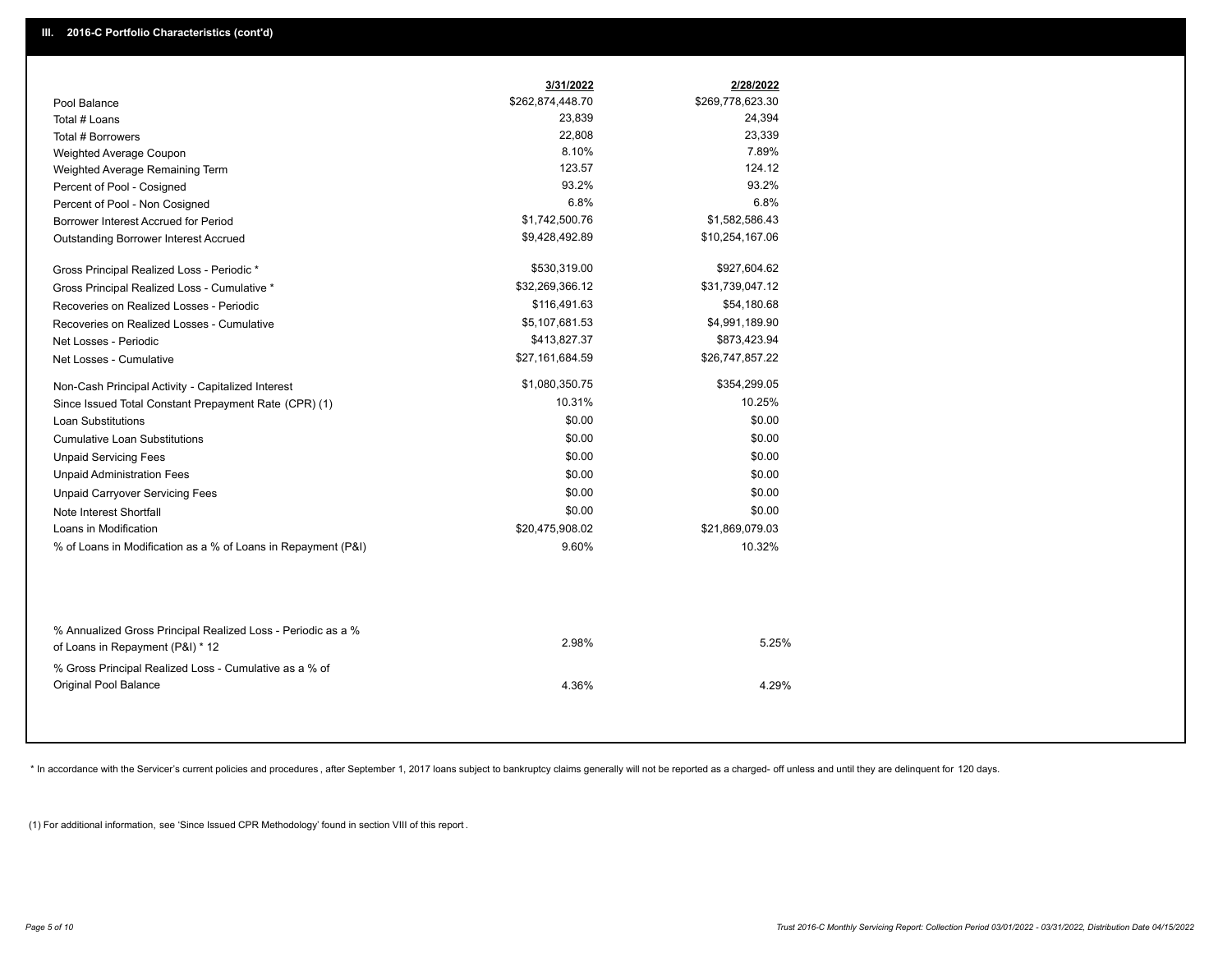### **Loan Program**

A

|                                    | Weighted<br>Average | # LOANS  | <b>\$ AMOUNT</b> | % *      |
|------------------------------------|---------------------|----------|------------------|----------|
| - Smart Option Interest-Only Loans | 7.02%               | 4,444    | \$33,488,723.38  | 12.739%  |
| - Smart Option Fixed Pay Loans     | 8.07%               | 6,437    | \$83,170,603.48  | 31.639%  |
| - Smart Option Deferred Loans      | 8.36%               | 12,958   | \$146,215,121.84 | 55.622%  |
| - Other Loan Programs              | $0.00\%$            | $\Omega$ | \$0.00           | 0.000%   |
| <b>Total</b>                       | 8.10%               | 23,839   | \$262,874,448.70 | 100.000% |

\* Percentages may not total 100% due to rounding

B

C

**Index Type**

|                       | Weighted<br>Average | # LOANS | <b>\$ AMOUNT</b> | $%$ *     |
|-----------------------|---------------------|---------|------------------|-----------|
| - Fixed Rate Loans    | 8.11%               | 5,179   | \$67,601,620.02  | 25.716%   |
| - LIBOR Indexed Loans | 8.09%               | 18,660  | \$195,272,828.68 | 74.284%   |
| - Other Index Rates   | $0.00\%$            | 0       | \$0.00           | $0.000\%$ |
| <b>Total</b>          | 8.10%               | 23,839  | \$262,874,448.70 | 100.000%  |

\* Percentages may not total 100% due to rounding

## **Weighted Average Recent FICO**

| 1,588<br>1,539 | \$19,112,461.65<br>\$18,569,753.76 | 7.271%    |
|----------------|------------------------------------|-----------|
|                |                                    |           |
|                |                                    | 7.064%    |
| 2,542          | \$29,677,126.29                    | 11.289%   |
| 4,690          | \$54,484,677.54                    | 20.727%   |
| 13,480         | \$141,030,429.46                   | 53.649%   |
| 0              | \$0.00                             | $0.000\%$ |
| 23,839         | \$262,874,448.70                   | 100.000%  |
|                |                                    |           |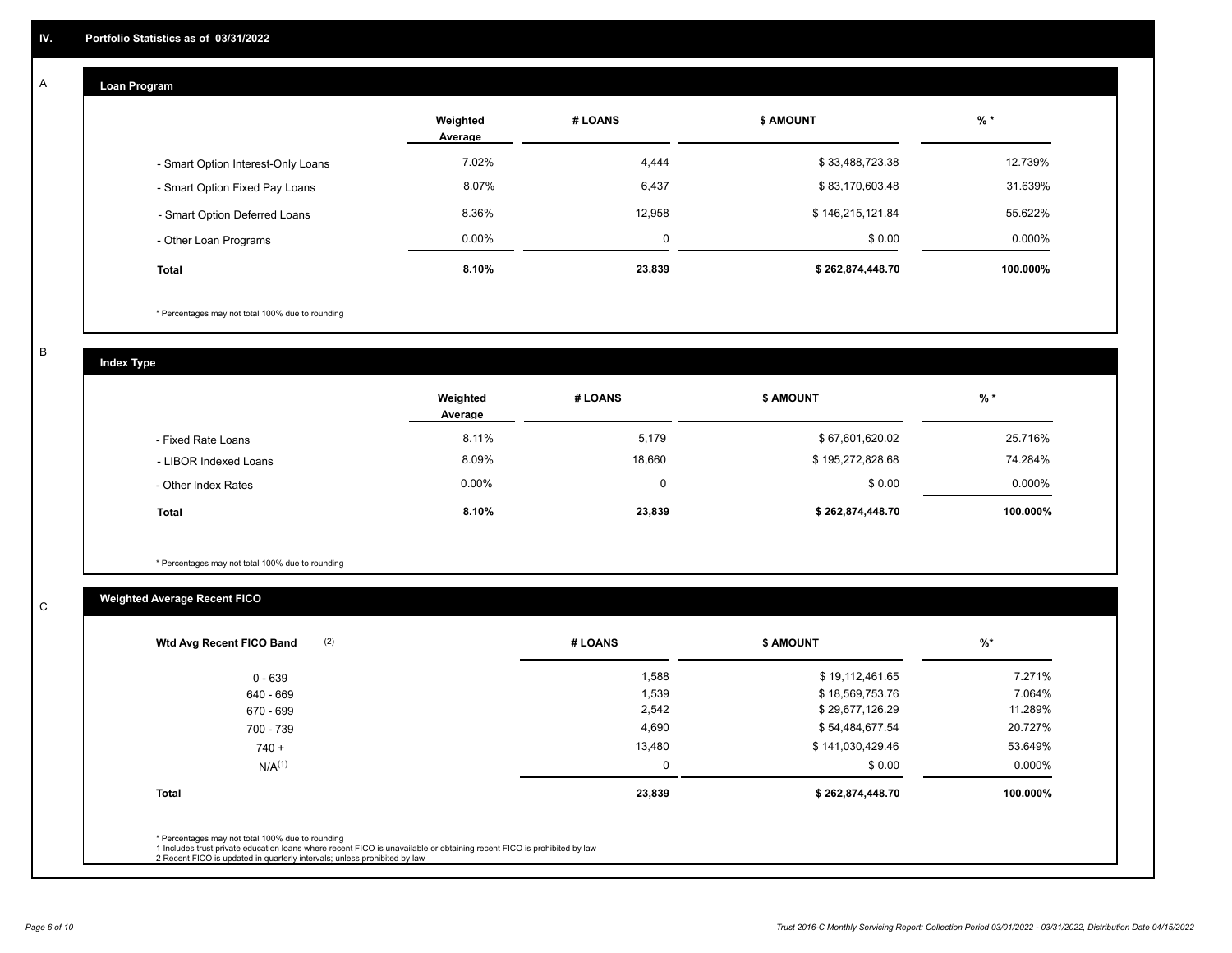| ٧. | 2016-C Reserve Account, Principal Distribution, and R-2 Certificate Calculations        |                  |  |  |
|----|-----------------------------------------------------------------------------------------|------------------|--|--|
| А. | <b>Reserve Account</b>                                                                  |                  |  |  |
|    | Specified Reserve Account Balance                                                       | \$1,865,473.00   |  |  |
|    | Actual Reserve Account Balance                                                          | \$1,865,473.00   |  |  |
| В. | <b>Principal Distribution Amount</b>                                                    |                  |  |  |
|    | i.<br>Class A Notes Outstanding                                                         | \$137,697,845.30 |  |  |
|    | Pool Balance<br>ii.                                                                     | \$262,874,448.70 |  |  |
|    | First Priority Principal Distribution Amount (i - ii)<br>iii.                           | \$0.00           |  |  |
|    | Class A and B Notes Outstanding<br>iv.                                                  | \$187,697,845.30 |  |  |
|    | First Priority Principal Distribution Amount<br>۷.                                      | \$0.00           |  |  |
|    | Pool Balance<br>vi.                                                                     | \$262,874,448.70 |  |  |
|    | Specified Overcollateralization Amount<br>vii.                                          | \$82,080,778.00  |  |  |
|    | Regular Principal Distribution Amount (if (iv > 0, (iv - v) - (vi - vii))<br>viii.      | \$6,904,174.60   |  |  |
|    | Pool Balance<br>ix.                                                                     | \$262,874,448.70 |  |  |
|    | 10% of Initial Pool Balance<br>Х.                                                       | \$74,034,231.64  |  |  |
|    | <b>First Priority Principal Distribution Amount</b><br>xi.                              | \$0.00           |  |  |
|    | Regular Principal Distribution Amount<br>xii.                                           | \$6,904,174.60   |  |  |
|    | Available Funds (after payment of waterfall items A through I)<br>xiii.                 | \$562,048.47     |  |  |
|    | Additional Principal Distribution Amount (if(vi <= x,min(xiii, vi - xi - xii)))<br>xiv. | \$0.00           |  |  |
|    |                                                                                         |                  |  |  |
| C. | R-2 Certificate                                                                         |                  |  |  |
|    | <b>Previous Notional Balance</b>                                                        | \$44,905,600.00  |  |  |
|    | Shortfall of Principal                                                                  | \$0.00           |  |  |
|    | Shortfall of Interest                                                                   | \$0.00           |  |  |
|    | <b>Current Notional Balance</b>                                                         | \$44,905,600.00  |  |  |
|    | Excess Distribution Allocated (1)                                                       | \$172,122.47     |  |  |
|    |                                                                                         |                  |  |  |

1. Until the notional amount of the R-2 Certificate is reduced to zero and if there is excess cash through the distribution available it will be distributed to the R-2 Certificate, otherwise the amount will be zero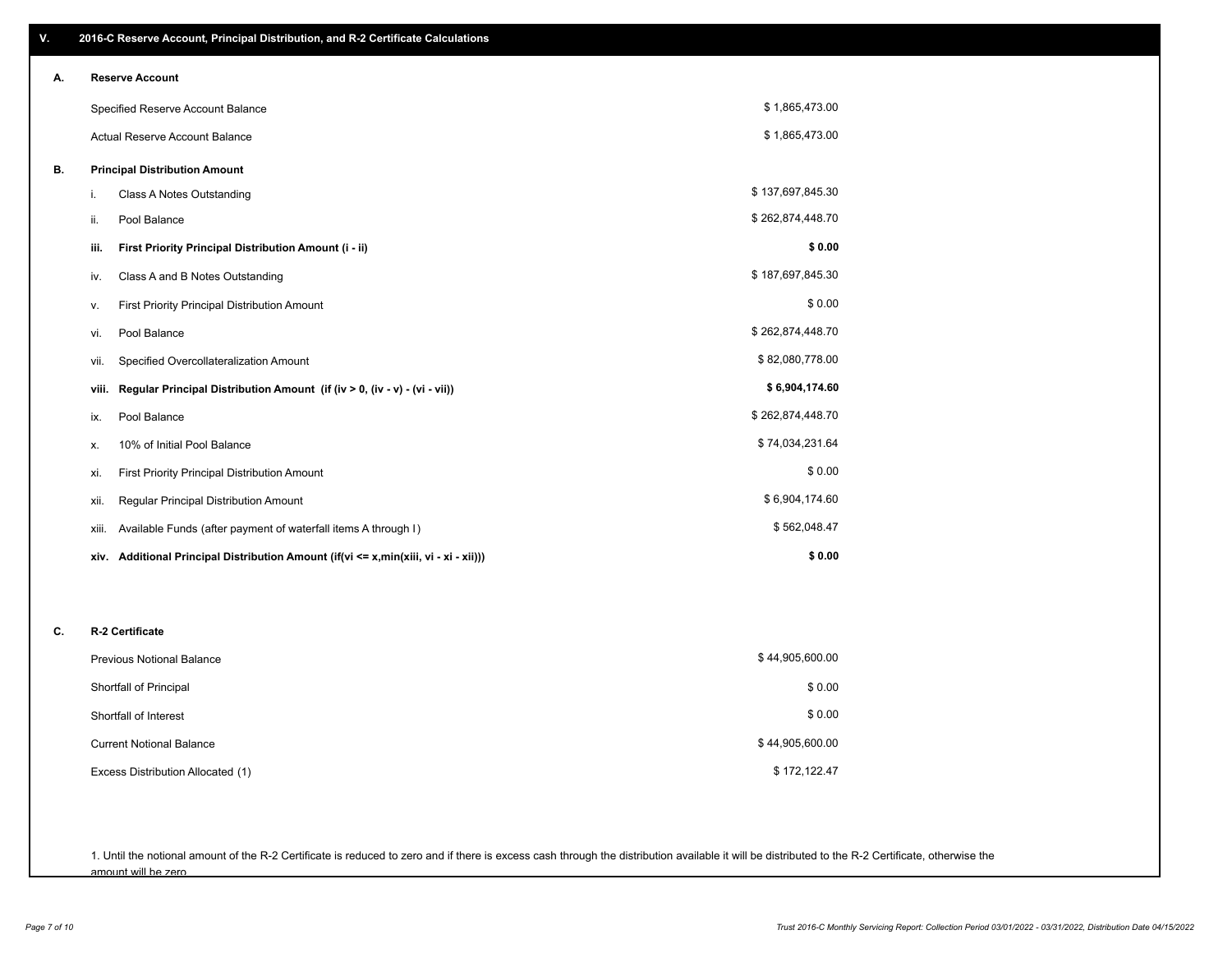|                                                         | Paid           | <b>Funds Balance</b> |
|---------------------------------------------------------|----------------|----------------------|
| <b>Total Available Funds</b>                            |                | \$8,017,347.69       |
| <b>Trustee Fees</b><br>A                                | \$0.00         | \$8,017,347.69       |
| В<br><b>Servicing Fees</b>                              | \$175,094.04   | \$7,842,253.65       |
| C<br>i. Administration Fees                             | \$8,333.00     | \$7,833,920.65       |
| ii. Unreimbursed Administrator Advances plus any Unpaid | \$0.00         | \$7,833,920.65       |
| D<br>Class A Noteholders Interest Distribution Amount   | \$232,280.91   | \$7,601,639.74       |
| Е<br>First Priority Principal Payment                   | \$0.00         | \$7,601,639.74       |
| Class B Noteholders Interest Distribution Amount<br>F.  | \$135,416.67   | \$7,466,223.07       |
| <b>Reinstatement Reserve Account</b><br>G               | \$0.00         | \$7,466,223.07       |
| H<br>Regular Principal Distribution                     | \$6,904,174.60 | \$562,048.47         |
| <b>Carryover Servicing Fees</b>                         | \$0.00         | \$562,048.47         |
| Additional Principal Distribution Amount<br>J           | \$0.00         | \$562,048.47         |
| Κ<br>Unpaid Expenses of Trustee                         | \$0.00         | \$562,048.47         |
| Unpaid Expenses of Administrator<br>L                   | \$0.00         | \$562,048.47         |
| M<br>i. Remaining Funds to the R-1 Certificateholder(s) | \$389,926.00   | \$172,122.47         |
| ii. Remaining Funds to the R-2 Certificateholder(s)     | \$172,122.47   | \$0.00               |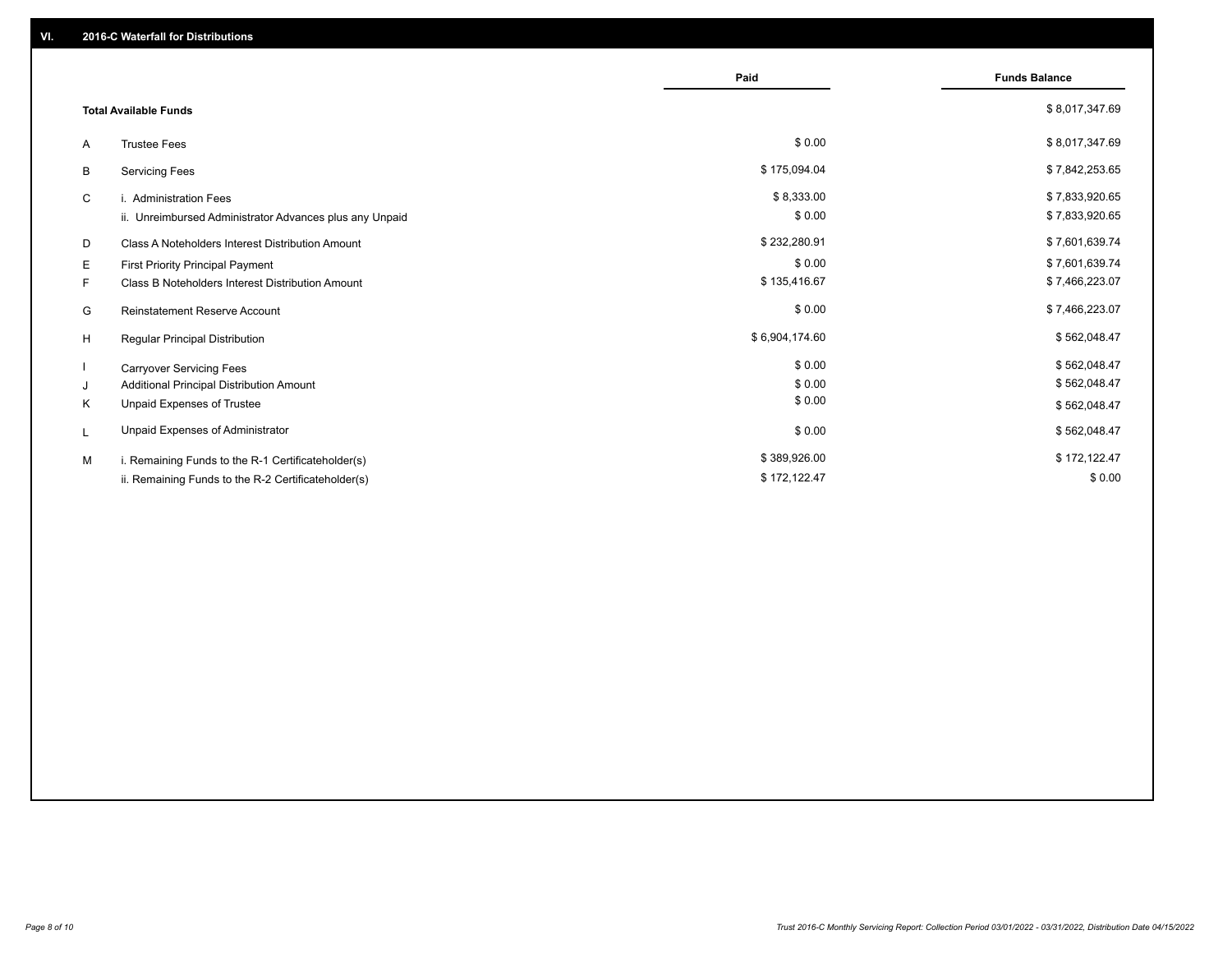## Ending Balance Factor Paydown Factor 0.018313460 0.018313460 0.000000000 Ending Principal Balance \$57,030,000.00 \$78,753,748.67 \$52,039,922.03 \$52,039,922.03 \$50,000,000.00 Principal Paid \$4,157,155.53 \$ 2,747,019.07 \$ - \$ - \$ - \$ - Interest Shortfall \$ 161,676.26 \$ 70,604.65 \$ 135,416.67 Interest Paid Total Interest Due \$ 161,676.26 \$ 70,604.65 \$ 70,604.65 \$ 755,416.67 \$ 161,676.26 \$ - \$ - \$ - Interest Shortfall from Prior Period Plus Accrued Interest Current Interest Due \$ 161,676.26 \$ 70,604.65 \$ 135,416.67 Accrued Interest Factor **2.0002708333** 0.001950000 0.001950000 0.001288713 0.001288713 0.002708333 Interest Rate\* 2.34000% 1.49657% 3.25000% Daycount Fraction 0.08333333 0.08611111 0.08333333 Accrual Period End 4/15/2022 4/15/2022 4/15/2022 Accrual Period Begin 3/15/2022 3/15/2022 3/15/2022 Record Date (Days Prior to Distribution) **1 NEW YORK BUSINESS DAY** 1 NEW YORK BUSINESS DAY 1 NEW YORK BUSINESS DAY Spread/Fixed Rate 2.34% 1.10% 3.25% Index FIXED LIBOR FIXED Beginning Balance \$ 82,910,904.20 \$ \$2,910,904.20 \$ 54,786,941.10 \$ 54,786,941.10 \$ 50,000,000.00 Cusip/Isin 78449KAB6 78449KAC4 78449KAD2 **A2A A2B B** 0.346932814 0.346932814 1.000000000 **Distribution Amounts**

\* Pay rates for Current Distribution. For the interest rates applicable to the next distribution date, please see https://www.salliemae.com/about/investors/data/SMBabrate.txt.

**VII. 2016-C Distributions**